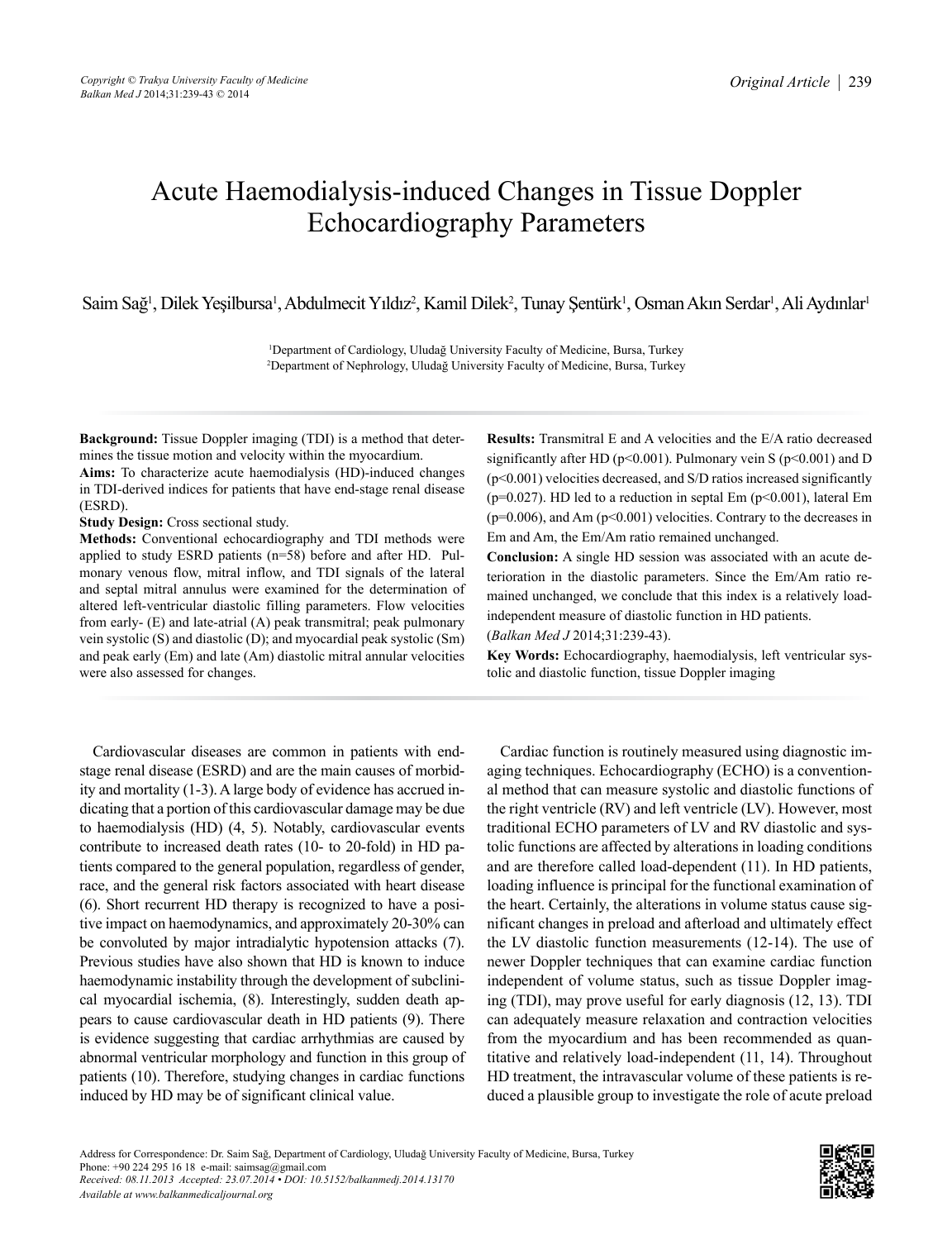reduction on TDI. Therefore, we designed the present study to assess the acute effects induced by a single HD session on traditional and TDI parameters in a patient cohort with ESRD.

## **MATERIAL AND METHODS**

The study was developed and adapted within the guidelines and ethical principles defined in the Declaration of Helsinki. In addition, the following investigation was approved by an International Review Board. All patients approved and consented to participate in the study.

## **Study design and participants**

Fifty-eight HD patients (n=58) (30 males and 28 females; mean age, 41.6±13.1 years; and mean HD duration, 73.7±51.8 months) with a history of ESRD in the absence of documented atherosclerosis or systemic pathologies (including malignancy, active infection, and inflammation) comprised our study. The ESRD aetiologies were as follows: primary hypertension in 15, chronic glomerulonephritis in 10, diabetes mellitus in 4, polycystic kidney disease in 2, nephrolithiasis in 11, and other causes in 16 patients.

Haemodialysis therapy was given for 3.5 to 4 hours, thrice weekly with highly tissue-compatible membranes. The dialysis used was composed of potassium 2.0 mmol/L, sodium 140 mmol/L, and calcium 1.5 mmol/L. Clinical findings of overhydration were not present. In particular, patients did not have uncontrolled hypertension, dyspnoea, and oedema, or any signs of fluid retention according to the chest radiography. The use of cardiac drugs was recorded in all participants. Aspirin was used for 15 patients; ACE inhibitors for 6 patients; ARBs for 5 patients; beta-adrenergic blockers for 13 patients; calcium antagonists for 11 patients; diuretics for 4 patients; insulin for 4 patients; and statins for 8 patients. Fifty-four patients received erythropoietin. Body mass index (BMI) was assessed using the simple formula of the patient's weight (kg) over their height (m<sup>2</sup>). Blood analyses were calculated on a Hitachi 7350 Autoanalyser (Hitachi Ltd., Tokyo, Japan) utilizing kits available through a manufacturer.

#### **Echocardiography**

M-Mode, Two-dimensional (2-D), conventional-Doppler, and tissue Doppler ECHO analyses were done immediately before and after HD with the use of a Vivid 7 (General Electric, Horten, Norway) echocardiography machine in parallel with a transducer (3.5 MHz). All echocardiographic data was calculated based on the American Society of Echocardiography Guidelines (15). Analysis of LV size, mass, fractional shortening (FS), ejection fraction (EF), and left atrial (LA) size and volume were determined by M-mode and 2-D echocardiography. To measure LV diastolic-filling parameter alter-

ations, Doppler signals were recorded from the mitral inflow, PV inflow, and TDI of the mitral annulus. Early (E) and late atrial (A) peak transmitral flow velocities were measured from the mitral inflow. Peak PV systolic (S) and diastolic (D) flow velocities were obtained and calculated from the left upper PV inflow. The mitral and tricuspid annular planes were set vertical to the ultrasound beam and TDI signals were obtained. Pulsed TD sample volume (5 mm) was observed at the tricuspid annulus on the lateral side as well as the mitral annulus septal and lateral borders. Care was used to avoid Doppler inflow and background noise peaks. Both septal and lateral mitral annulus measurements were collected and peak Sm, peak Em, late peak Am, and the Em/Am ratio were determined for this site. All measurements were documented at a stroke rate of 100 mm/s. A minimum of three separate heartbeats was used to determine the mean calculations. ECHO data collected was subjected to a single blinded, independent bystander with no knowledge of the patient's identity, but aware of their preand post-HD status. Intraobserver variability was determined to be 0.3±0.7% for the TDI ECHO variables.

#### **Data analysis**

Continuousvariableswerecalculatedastheaverage±standard deviation. Nominal variables were reported as counts. A Student's *t*-test was performed on 'Within-group' comparisons. Multiple-linear regression analysis was performed on the fluctuations in ECHO measurements independent of the potential confounders. This analysis involved gender, age, BMI, blood pressure, creatinine, serum electrolytes, and ultrafiltration volume. Statistical analyses were performed utilizing Statistical Package for the Social Sciences (SPSS) 17.0 (SPSS Inc., Chicago, IL, USA). A *P-*value less than 0.05 was used a cutoff for statistical significance.

#### **RESULTS**

The pre- and post-HD measured values are shown in Table 1. BMI, systolic/diastolic and mean blood pressure, urea, creatinine, sodium, potassium, phosphorus, and calcium all decreased significantly following HD (all  $p$  values  $\leq 0.001$ ).

Haemodialysis-induced, two-dimensional, and M-mode echocardiographic parameter changes are reported in Table 2. We found no statistically significant post-HD alterations in LV systolic functions (ejection fraction and fractional shortening). In contrast, LV size and mass, stroke volume, cardiac output, and left atrial size and capacity decreased significantly following HD (all p values <0.001). HD-induced Doppler and TDI changes are reported in Table 3. Transmitral E and A velocities and  $E/A$  ratios decreased significantly following HD ( $p<0.001$ ). Pulmonary vein S ( $p<0.001$ ) and D ( $p<0.001$ ) velocities decreased, while S/D ratios markedly elevated after HD treat-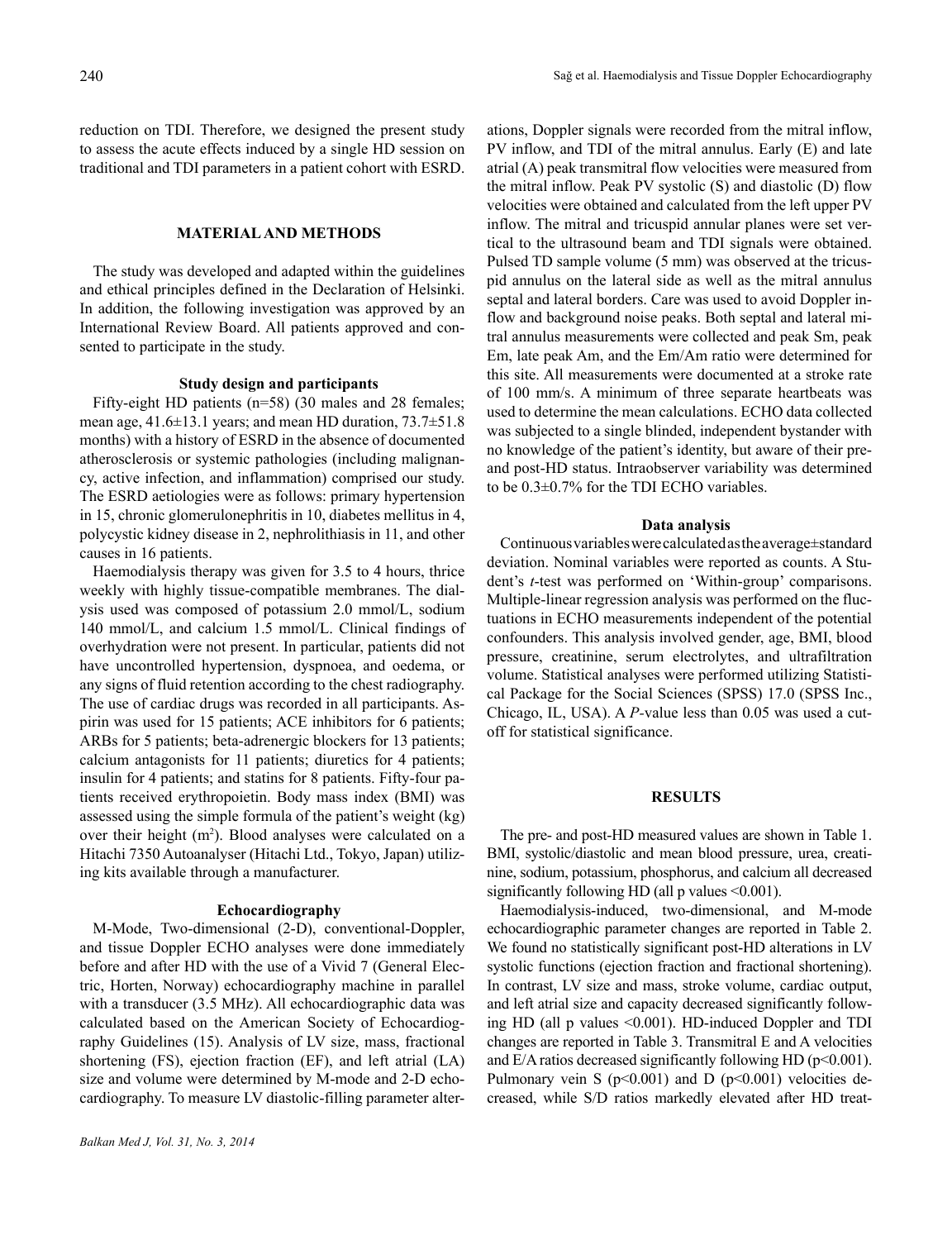**TABLE 1.** General characteristics of patients with ESRD before and after HD treatment (mean±SD)

|                                 | <b>Before HD</b> | After HD       | p value |
|---------------------------------|------------------|----------------|---------|
| Body mass index $(kg/m2)$       | $24.4 \pm 4.5$   | $23.2 \pm 4.4$ | < 0.001 |
| Systolic blood pressure (mmHg)  | $145 \pm 33$     | $127 + 28$     | < 0.001 |
| Diastolic blood pressure (mmHg) | $84\pm18$        | $77\pm16$      | < 0.001 |
| Urea $(mg/dL)$                  | $142\pm35$       | $37 + 14$      | < 0.001 |
| Creatinine $(mg/dL)$            | $9.8 \pm 1.9$    | $3.4 \pm 1.0$  | < 0.001 |
| Serum sodium (mEq/L)            | $140\pm 2.2$     | $138\pm2.0$    | < 0.001 |
| Serum potassium (mEq/L)         | $5.0\pm0.6$      | $3.3 \pm 0.5$  | < 0.001 |
| Serum phosphorus (mg/dL)        | $5.4 \pm 1.3$    | $3.8 \pm 0.9$  | < 0.001 |
| Serum calcium (mg/dL)           | $8.9 \pm 0.7$    | $10.4 \pm 0.8$ | < 0.001 |

HD: haemodialysis; ESRD: end-stage renal disease; SD: standard deviation

**TABLE 2.** Two-dimensional and M-mode echocardiographic parameters of patients with ESRD pre- and post-HD therapy (mean±S.D.)

|                               | Before HD       | After HD       | p value |
|-------------------------------|-----------------|----------------|---------|
| LV end-diastolic diameter, mm | $47.5 \pm 5.8$  | $43.8 \pm 5.9$ | < 0.001 |
| LV end-systolic diameter, mm  | $31.6 \pm 5.4$  | $29.8 \pm 5.5$ | < 0.001 |
| LV ejection fraction, %       | $69.2 \pm 7.6$  | $67.5 \pm 7.9$ | 0.07    |
| LV fractional shortening, %   | $33.1 \pm 5.5$  | $31.9 \pm 5.9$ | 0.08    |
| Stroke volume, mL             | $75.5 \pm 26.3$ | $62.1\pm20.6$  | < 0.001 |
| Cardiac output, L/min         | $5.7\pm2.1$     | $5.0 \pm 1.8$  | < 0.001 |
| LV mass index, $g/m^2$        | $159 \pm 50$    | $150\pm 46$    | < 0.001 |
| LA diameter, mm               | $38\pm5$        | $33\pm5$       | < 0.001 |
| LA volume, mL                 | $51.5 \pm 17.2$ | $364\pm154$    | < 0.001 |
| RA diameter, mm               | $32.9 \pm 3.9$  | $29.6 \pm 3.7$ | < 0.001 |

HD: haemodialysis; ESRD: end-stage renal disease; LV: left ventricle; LA: left atrium

ment (p=0.027). Decreases in septal Em (p<0.001), lateral Em  $(p=0.006)$ , and Am  $(p<0.001)$  velocities were also observed after HD. Contrary to a decrease in Em and Am, the Em/Am ratio remained unchanged.

No statistically significant relationship was determined for the changes associated with Em/Am ratio and gender, age, body mass index, ultrafiltration volume, mean blood pressure, creatinine, and electrolyte levels (Table 4).

#### **DISCUSSION**

This research investigation was performed to validate whether a single HD treatment creates substantial changes in ECHO and TDI parameters in chronic stable ESRD patients. The present study demonstrated three main results that should be considered. First, LV systolic function was not affected by preload reduction. Although LV stroke volume, cardiac output, end-systolic, and end-diastolic size decreased after a single HD session, ejection fraction and fractional shortening

**TABLE 3.** Conventional Doppler and TDI echocardiographic parameters from ESRD patients pre- and post-HD treatment (mean±SD)

|                                    | <b>Before HD</b> | After HD        | p value |
|------------------------------------|------------------|-----------------|---------|
| E (Mitral inflow early             | $108 \pm 31$     | $75 + 25$       | < 0.001 |
| diastolic flow), cm/sn             |                  |                 |         |
| A (Mitral inflow late              | $91 \pm 29$      | $81 + 22$       | < 0.001 |
| diastolic flow), cm/sn             |                  |                 |         |
| $E/A$ mitral                       | $1.24 \pm 0.38$  | $0.96 \pm 0.27$ | < 0.001 |
| S (Pulmonary vein inflow           | $63.6 \pm 10.8$  | $57.2 \pm 12.9$ | < 0.001 |
| systolic flow), cm/sn              |                  |                 |         |
| D (Pulmonary vein inflow           | $56.0 \pm 12.1$  | $47.7 \pm 12.0$ | < 0.001 |
| diastolic flow), cm/sn             |                  |                 |         |
| S/D                                | $1.17\pm0.26$    | $1.26 \pm 0.41$ | 0.027   |
| Sm (lateral mitral annulus), cm/sn | $10.9 \pm 2.9$   | $11.4 \pm 3.5$  | 0.31    |
| Em (lateral mitral annulus), cm/sn | $10.7 \pm 2.9$   | $10.9 \pm 2.8$  | 0.43    |
| Am (lateral mitral annulus), cm/sn | $9.3 \pm 2.0$    | $8.5 \pm 1.9$   | < 0.001 |
| Em/Am, lateral                     | $1.19 \pm 0.54$  | $1.23 \pm 0.52$ | 0.14    |
| Mitral inflow E/Em lateral (E/Em)  | $13.8 \pm 5.1$   | $11.4 + 4.4$    | < 0.001 |
| Sm (septal mitral annulus), cm/sn  | $8.6 \pm 1.9$    | $8.7 \pm 2.0$   | 0.50    |
| Em (septal mitral annulus), cm/sn  | $8.5 \pm 2.7$    | $7.1 \pm 2.4$   | < 0.001 |
| Am (septal mitral annulus), cm/sn  | $9.3 \pm 2.0$    | $8.5 \pm 1.9$   | < 0.001 |
| Em/Am, septal                      | $0.94 \pm 0.34$  | $0.89 \pm 0.33$ | 0.12    |
| Mitral inflow E/Em septal (E/Em)   | $13.9 \pm 5.1$   | $11.4 + 4.4$    | < 0.001 |

HD: haemodialysis; ESRD: end-stage renal disease; TDI: Tissue Doppler imaging; E/A: ratio of E to A diastolic mitral inflow rates; S/D: ratio of S to D pulmonary venous inflow rate; Sm: myocardial peak systolic velocity; Em: tissue Doppler imaging early diastolic mitral annular velocities; Am: tissue Doppler imaging late diastolic mitral annular velocity; Em/Am: ratio of Em to Am; E/Em: ratio of early mitral inflow rate to early TDI diastolic mitral annuler rate

**TABLE 4.** Multiple linear regression analysis between echocardiographic Em/Am ratio and clinical and laboratory parameters

|                             | t      | 95% CI           | p value |
|-----------------------------|--------|------------------|---------|
| Age (years)                 | 1.7    | $-5.4 - 5.3$     | 0.1     |
| Gender (male)               | $-1.6$ | $-0.3 - 0.04$    | 0.1     |
| Body mass index (kg)        | 0.4    | $-0.02 - 0.03$   | 0.7     |
| Mean blood pressure (mmHg)  | $-0.3$ | $-0.004 - 0.003$ | 0.8     |
| Heart rate (beats/min)      | 0.17   | $-0.007 - 0.008$ | 0.9     |
| Creatinine $(mg/dL)$        | 0.3    | $-0.04 - 0.05$   | 0.7     |
| Serum sodium (mEq/L)        | 0.5    | $-0.03 - 0.05$   | 06      |
| Serum potassium (mEq/L)     | $-0.8$ | $-0.16 - 0.07$   | 0.5     |
| Ultrafiltration volume (mL) | -1     | $0 - 0$          | 0.3     |
|                             |        |                  |         |

CI: confidence interval

remained statistically unchanged. This is because both endsystolic and end-diastolic diameters diminished following HD. Second, we showed that a single HD therapy was related to acute deterioration in diastolic parameters as examined by conventional Doppler ECHO. Both mitral inflow E and A velocities declined after HD treatment. Because E velocity decreased more than A velocity, the ratio of E/A diminished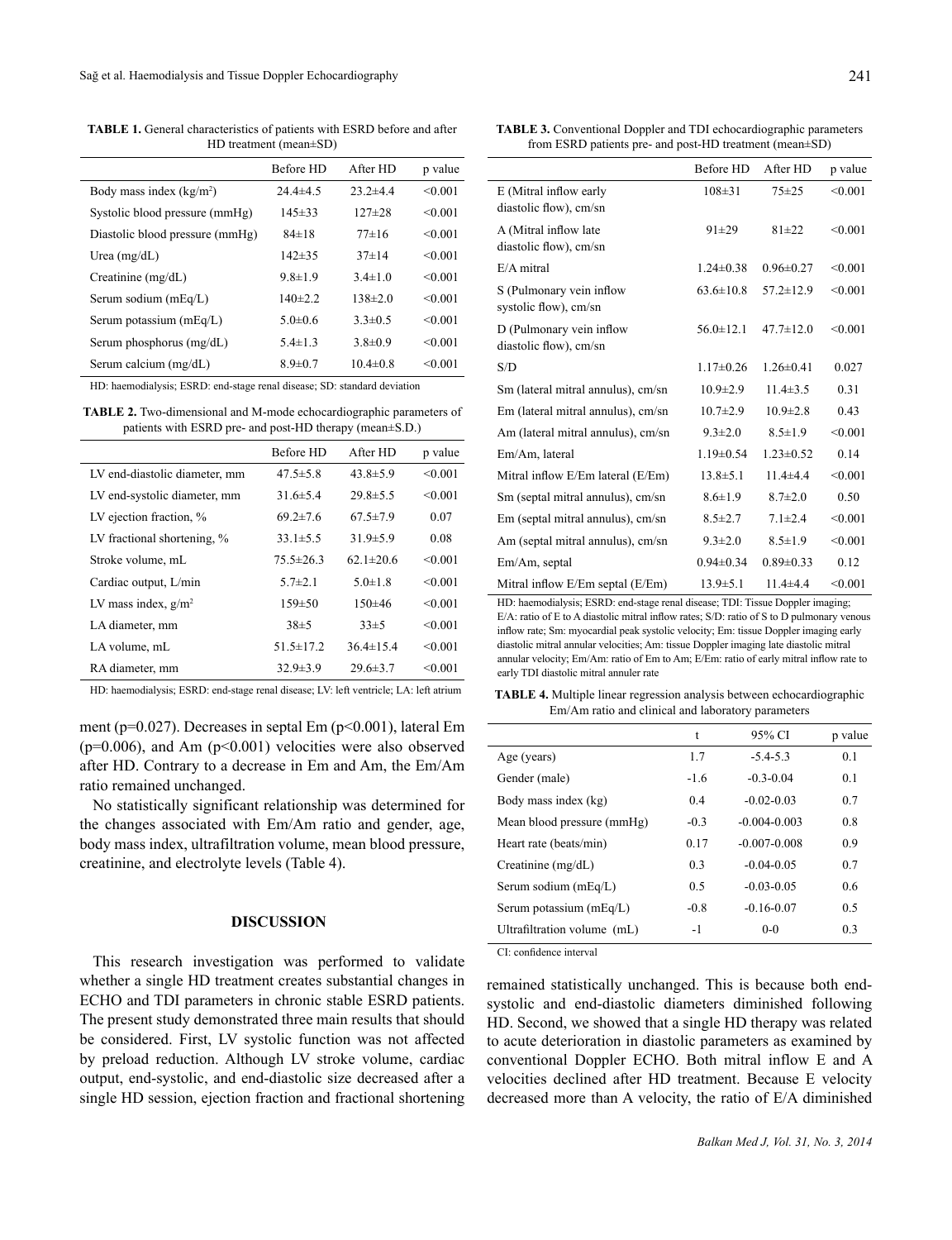as well. A similar condition was endorsed for the pulmonary vein inflow S and D parameters. Thus, these parameters indicated the volume dependent index for evaluating diastolic functions. Third, our results implied that the Em/Am ratio, as calculated by TDI, was a relatively load-independent index of diastolic function in HD patients. Both Em and Am velocities decreased significantly after a single HD session. Due to a similar reduction in Em and Am velocities, the Em/Am ratio did not change significantly. Peak E transmitral flow rates / peak E diastolic myocardial rates (E/Em), the other parameter evaluated for myocardial function, decreased significantly after HD due to a more pronounced decrease in mitral inflow E.

Galetta et al. (16) previously reported that a single HD session is related to acute systolic and diastolic myocardial dysfunctions, as evaluated by TDI. It was also suggested that low interdialytic weight gain and ultrafiltration volume are cardioprotective factors in this patient group. Mendes et al. (17) reported that pulsed TDI, colour TDI, and speckle tracking imaging provided similar outcomes for the calculation of S and D myocardial operation in clinically stable patients with ESRD on HD for more than 4 months. Interestingly, Drighil and colleagues (11) suggested that systolic and diastolic venticular TDI velocities are load-dependent, and that potent HD treatment may provide insight into determining the onset of diastolic dysfunction in adolescent ESRD patients. Additionally, Fijalkowski et al. (14) suggested that mitral annular TDI velocity may offer an optional worthwhile preload-independent marker for evaluating LV D impairment in ESRD.

The early rapid filling of LV during diastole (E) depends on volume status.Acompensatory increase in the late atrial phase of LV filling (A wave) occurs in patients with impaired LV compliance or abnormal relaxation, which results in a reduced E/A ratio. This situation is designated "impaired relaxation", considering the diastolic dysfunction diagnosis (18). Our ECHO data confirm the presence of HD-induced diastolic dysfunction in ESRD patients. Of interest, Zaslavsky et al. (19) previously reported impaired diastolic function as an important prognostic mortality indicator for ESRD patients on initial dialysis treatment.

In HD patients, hypervolemia may disguise the LV diastolic and systolic dysfunction (8). Because of this, the frequency and severity of LV dysfunction may be grossly underestimated. Therefore, parameters with low sensitivity to loading conditions (load-independent) are clinically relevant (11, 16, 17). Our current findings suggest that the Em/Am ratio determined from HD patients using TDI may serve as a relatively loadindependent predictor of diastolic function. Therefore, TDI determination of the Em/Am ratio may be a more accurate method of identifying diastolic dysfunction when the evaluation is performed for ESRD patients on HD.

There are several limitations that must be discussed when interpreting our results. Our experimental findings are predominantly observational, with evaluations that were associative and not predictive or causative. Furthermore, we did not perform any routine follow-up of the patients studied. Our study was performed on a relatively small population (n=58), but still large in comparison to previous studies in the field. For ethical reasons, we did not keep the total fluid volume removed constant, so the quantity of dialytic fluid removed was not controlled. Finally, in compliance with previous studies (11,17), the ECHO and TDI variables were given for the pre- or post-HD conditions. Our future research will be aimed at clarifying whether these changes in the ECHO and TDI parameters have prognostic implications for HD patients.

In conclusion, the present study shows an immediate association between HD and deterioration in the diastolic parameters. Since the Em/Am ratio remained unchanged following HD, we propose the use of the Em/Am ratio as a relatively load-independent index of diastolic function in ESRD patients.

As numerous detrimental effects of renal insufficiency on cardiac function begin well before the need for HD, an evaluation of cardiac functions before the patient reaches ESRD is paramount.

**Ethics Committee Approval:** Ethics committee approval was received for this study from the ethics committee of the Faculty of Medicine of Uludağ University.

**Informed Consent:** Written informed consent was obtained from patients who participated in this study.

**Peer-review:** Externally peer-reviewed.

**Author contributions:** Concept - D.Y., S.S., K.D.; Design - D.Y., S.S., K.D.; Supervision - A.A.; Resource - A.Y., K.D.; Materials - A.Y., K.D., D.Y.; Data Collection&/or Processing - S.S., D.Y.; Analysis&/or Interpretation -D.Y., O.A.S., A.A.; Literature Search - S.S., D.Y.; Writing - S.S., D.Y., T.S.; Critical Reviews - A.A, K.D.

**Conflict of Interest:** No conflict of interest was declared by the authors.

**Financial Disclosure:** The authors declared that this study has received no financial support.

# **REFERENCES**

- 1. Collins AJ, Foley RN, Gilbertson DT, Chen SC. The state of chronic kidney disease, ESRD, and morbidity and mortality in the first year of dialysis. *Clin J Am Soc Nephrol* 2009;4(Suppl 1):S5-11. **[\[CrossRef\]](http://dx.doi.org/10.2215/CJN.05980809)**
- 2. Bradbury BD, Fissell RB, Albert JM, Anthony MS, Critchlow CW, Pisoni RL, et al. Predictors of early mortality among incident US hemodialysis patients in the Dialysis Outcomes and Practice Patterns Study (DOPPS). *Clin J Am Soc Nephrol* 2007;2:89-99. **[\[CrossRef\]](http://dx.doi.org/10.2215/CJN.01170905)**
- 3. Sahinarslan A, Güz G, Mutluay R, Okyay K, Demirtaş C, Paşaoğlu H, et al. The impact of dialysis type on biomarkers for cardiovascular diseases. *Turk Kardiyol Dern Ars* 2011;39:456-62. **[\[CrossRef\]](http://dx.doi.org/10.5543/tkda.2011.01289)**
- 4. Ritz E, Bommer J. Cardiovascular problems on hemodialysis: Current deficits and potential improvement. *Clin J Am Soc Nephrol* 2009;4(Suppl 1):S71-8. **[[CrossRef](http://dx.doi.org/10.2215/CJN.01960309)]**